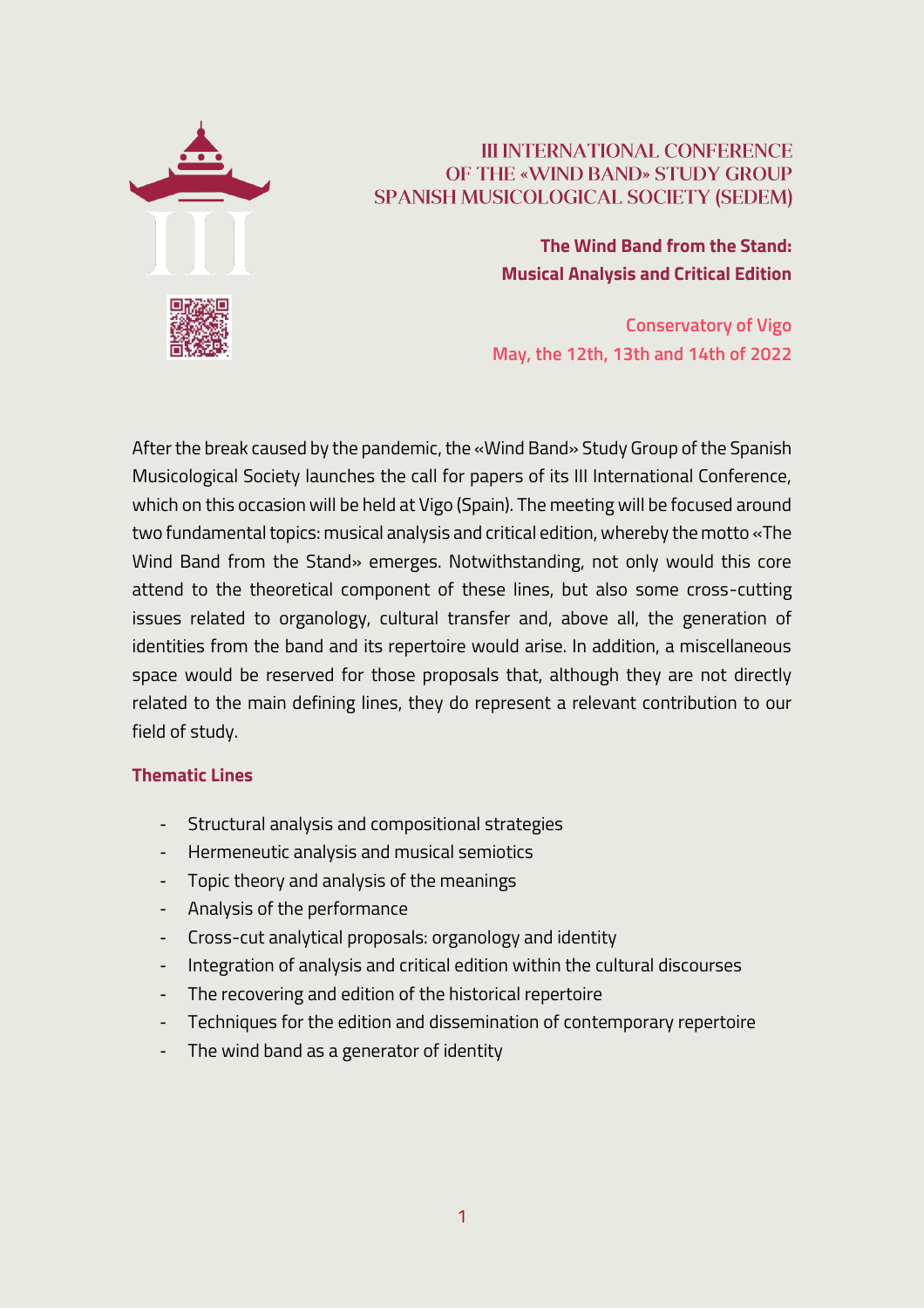#### **Instructions to submit a proposal**

All papers will be no longer than 20 minutes, which will be followed by another 10 of debate. Proposals must be sent to the attention of Miguel Ángel Rios (the Secretary of the conference) to the follow email address: [congresobandasvigo@gmail.com](mailto:congresobandasvigo@gmail.com)

In order to preserve a blind evaluation, candidates must include in the text of the email the title of the proposal, the name of the author, the institutional affiliation (if there was any) and a brief CV—no longer than 100 words. Furthermore, all candidates must also attach a word document that includes the title of the proposal and an abstract of no more than 350 words. This document would be transferred to the program committee without any identification of the candidate. Finally, the official languages of the conference are Spanish, English and Portuguese.

The deadline to submit a proposal is set on February the 20th of 2022, and the decisions of acceptance or rejection would be communicated during the first fortnight of March.

#### **Direction**

**David Ferreiro Carballo** Complutense Institute of Musical Sciences (ICCMU) **Nicolás Rincón Rodríguez** Complutense University of Madrid

## **Program Committee**

## **John R. Locke**

Distinguished Professor Emeritus, University of North Carolina Greensboro (USA) Editor, *The Journal of Band Research* [\(https://www.journalofbandresearch.org/\)](https://www.journalofbandresearch.org/) **Salwa El-Shawan Castelo-Branco** New University of Lisbon (Portugal) Institute of Ethnomusicology **Carlos Villar-Taboada** University of Valladolid (Spain)

## **Cristina Bordas Ibáñez**

Complutense University of Madrid (Spain)

## **Alex Schillings**

Royal Conservatory in the Hague (Netherlands)